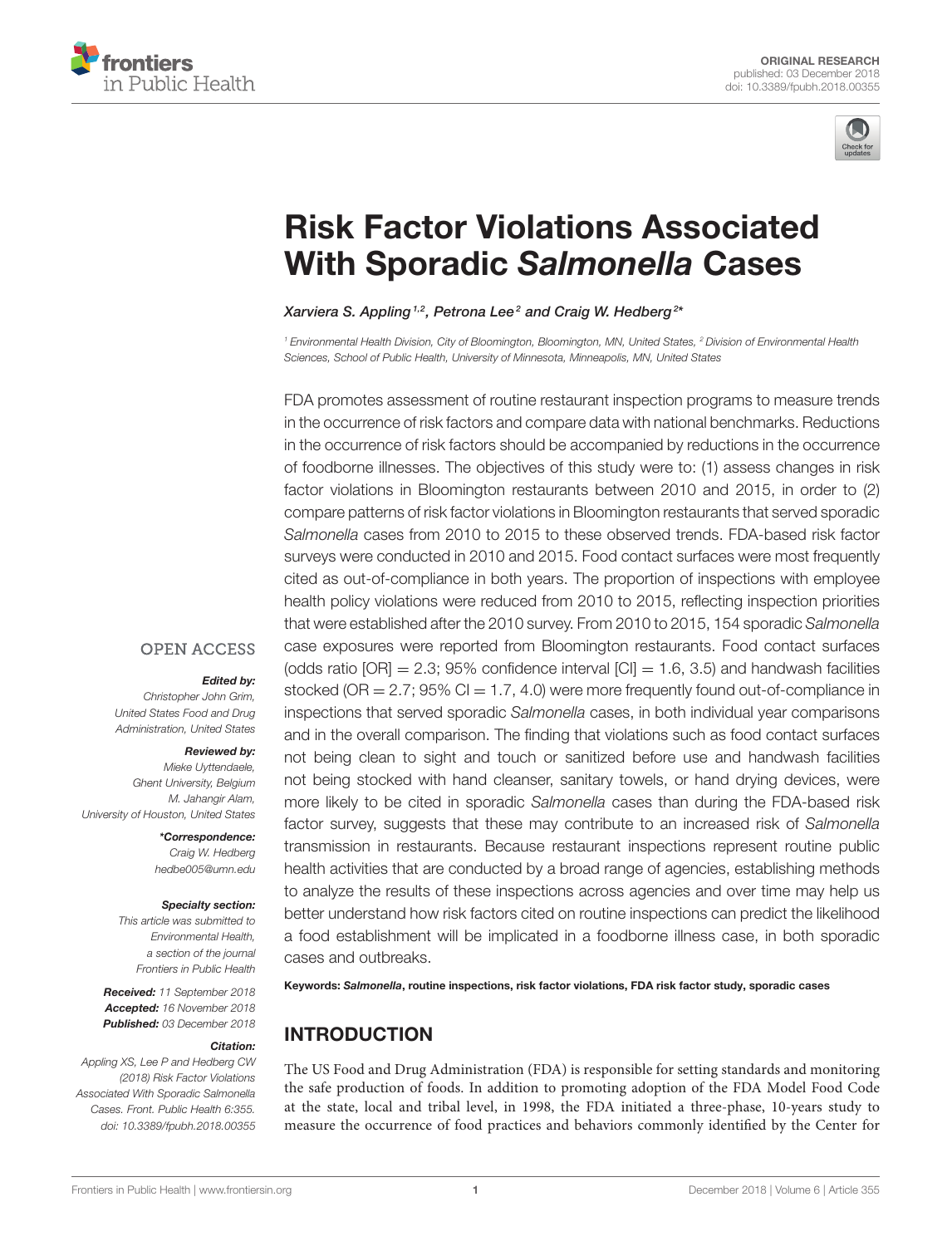Disease and Prevention (CDC) as contributing factors in foodborne illness outbreaks [\(1\)](#page-5-0). These include improper holding temperatures, inadequate cooking, such as undercooking raw shell eggs, contaminated equipment, food from unsafe sources and poor personal hygiene [\(2\)](#page-5-1). Results from the FDA's National Retail Food Team 10-years study have shown improvements with compliance with important safety requirements in food service and retail establishments [\(3\)](#page-5-2). However, the study also found key practices and procedures that need further improvement in foodservice [\(3\)](#page-5-2). These key practices include better education of food industry workers in basic food safety and restaurant procedures to prevent cross-contamination and other food handling errors that can lead to outbreaks.

To improve the performance of local food regulatory programs, the FDA works with jurisdictions to encourage enrollment in the Voluntary National Retail Food Regulatory Program Standards (RPS), a comprehensive set of nine standards that provide a foundation for program self-assessment and continuous improvement [\(4\)](#page-5-3). A key element of the standards is a provision that the agency conducts a risk factor study on the occurrence of the five foodborne illness risk factors, at least once every 5 years to measure trends in the occurrence of the risk factors. This program assessment allows individual agencies to measure changes in performance from an initial baseline assessment, and to compare their data with the FDA National Foodborne Illness Risk Factor Studies [\(1\)](#page-5-0).

Although FDA Risk Factor Studies have shown improvements in performance with respect to outbreak-associated risk factors, outbreaks are relatively uncommon events. This limits the use of outbreak prevention as a meaningful measure of retail food safety performance. We recently demonstrated that restaurants which served a sporadic case of Salmonella were more likely to have had inspections with observations out of compliance for prevention of contamination by hands, than were other restaurants [\(5\)](#page-5-4). Because only 5–10% of Salmonella cases are associated with outbreaks, this suggests that exposures for sporadic Salmonella cases may be a useful measure of the effectiveness of retail food safety practices in preventing foodborne illness transmission [\(6\)](#page-6-0).

The City of Bloomington enrolled in the Voluntary Program Standards on June 25, 2003, and conducted FDA-based risk factor surveys in 2005, 2010, and 2015. In this study, we sought to: (1) assess changes in risk factor violations in Bloomington restaurants between 2010 and 2015, in order to (2) compare patterns of risk factor violations in Bloomington restaurants that served sporadic Salmonella cases from 2010 to 2015 to these observed trends.

# MATERIALS AND METHODS

The FDA Model Food Code prioritizes controls for risk factors and further establishes five key public health interventions to protect the health of those who eat in retail and food service establishments. These key interventions are: demonstration of knowledge, employee health controls, controlling hands as a vehicle of contamination, time and temperature parameters for controlling pathogens, and the consumer advisory [\(2\)](#page-5-1). Based on the FDA risk factor study, 23 different risk factor observations were identified. These risk factors were: (1) Approved Source, (2) Receiving and Sound Condition, (3) Records, (4) Proper Cooking Temperature, (5) Rapid Reheating, (6) Proper Cooling, (7) Cold Holding, (8) Hot Holding at 140 degrees, (9) Time and Date Marking, (10) Separation, Segregation and Protection, (11) Food-Contact Surfaces, (12) Proper, Adequate Handwashing, (13) Good Hygienic Practices, (14) Prevention of Contamination From Hands, (15) Handwash Facilities, Chemicals, (17) Proper Cooking Temperatures, (18) Hot Holding at 135 degrees, (19) Employee Health Policy, (20) Treating Juice, (21) Cooling, Raw Shell Eggs, (22) Cold Holding, Raw Shell Eggs, and (23) Food and Food Preparation for Highly Susceptible Populations.

# City of Bloomington FDA-BASED Risk Factor Surveys

The FDA-based risk factor survey is a standardized approach used by field inspectors to document observations during routine inspections. In Bloomington and Richfield, a baseline survey was conducted in 2005, with follow-up surveys completed in 2010 and 2015 to assess the frequency of foodborne illness risk factors in food establishments in the Cities of Bloomington and Richfield, Minnesota. The surveys identified risk factors based on the 1998 FDA Food Code. Surveys in 2010 and 2015 were used to determine if there were changes in the occurrence of observed risk factors due to interventions implemented by the City following the previous survey.

Each inspector was asked to fill out the FDA baseline data collection form (survey) for the establishments selected in their territory. The survey was completed based on observations at the time of the inspection. The survey consisted of 51 total observations. The survey was broken into 23 different risk factor observations and characterized into six different risk factor groups. The six groups included food from an unsafe source, inadequate cooking, improper holding, contaminated equipment, poor personal hygiene, and other, which included chemical hazards. The inspectors marked violations as being IN, OUT, NO (not observed), and NA (not applicable). Data collected from the surveys was then entered into two separate Microsoft Access databases, i.e., one for the City of Bloomington data and one for the Richfield data. The databases were created to match the data collection form provided by FDA.

For this study, four reports were run to extract the 2010 and 2015 FDA-based survey data. The 2010 Bloomington and Richfield data were merged into one excel document. The 2015 Bloomington and Richfield data were also merged into one document. The City's electronic inspection software program defaults all violations to IN compliance unless otherwise noted by inspection. As a result, items marked NO and NA for the FDA risk factor study were all marked IN compliance for the purpose of this study. The proportions of inspections with observations out of compliance in 2010 were compared to the proportions of inspections with observations out of compliance in 2015.

## Sporadic Salmonella Case Reports

In Minnesota, Salmonella infections are required by law to be reported to the Minnesota Department of Health (MDH). Reported cases are interviewed by MDH staff about potential exposures during the 7 days before illness onset, including all food establishments patronized. The MDH maintains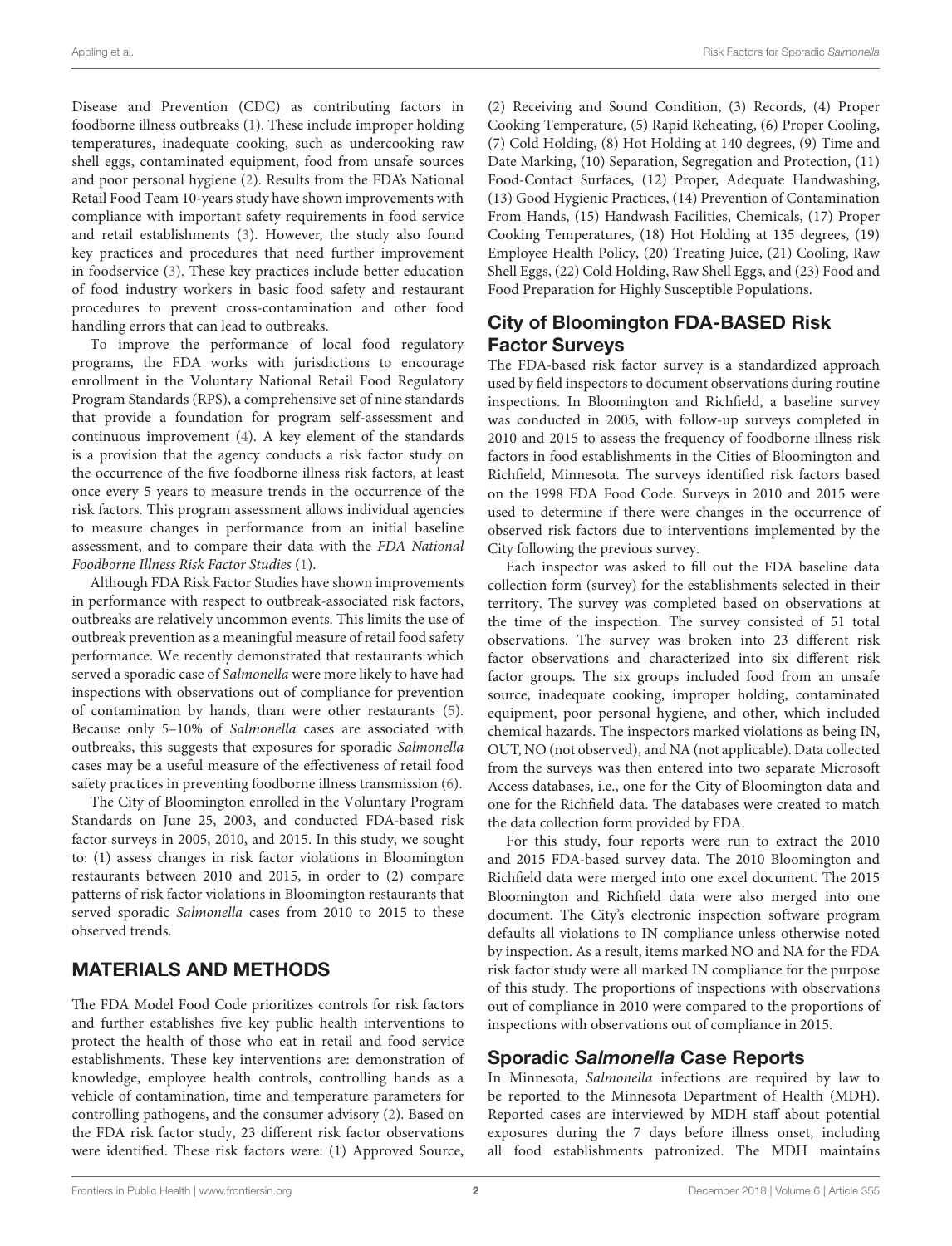surveillance data for all laboratory-confirmed Salmonella cases. Restaurant exposure histories for de-identified sporadic Salmonella cases between 2010 and 2015 in the Cities of Bloomington and Richfield, were obtained from MDH. One hundred fifty-four food establishments were identified that served Salmonella cases that were not associated with outbreaks.

Risk factors violations from restaurants that served a sporadic Salmonella case were exported from the health inspection reports corresponding to the inspection nearest to the exposure date of the case. Risk factors were broken into the same categories as in the FDA-based risk factor study; 23 different risk factor observations and characterized into six different risk factor groups. For evaluation of sporadic case exposures, the proportions of case inspections with observations out of compliance were compared to the proportions of the FDAbased survey with observations out of compliance [\(7\)](#page-6-1). Three sets of comparisons were made. Inspections from sporadic cases reported in 2010 and 2015 were compared to the FDA–based survey results from the corresponding years, and inspection results for all cases reported from 2010 to 2015 were compared to the combined FDA-based survey results from 2010 to 2015 [\(7\)](#page-6-1).

## RESULTS

## FDA-Based Survey Comparison

The 2010 survey included 156 restaurants (80 fast food and 76 full service), while the 2015 survey included 155 restaurants (84 fast food and 71 full service). In both of these years, the percentage of full-service restaurants in the survey exceeded the percentage in the licensed inventory by 3–4%. Of the 23 total FDA risk factor violations assessed during the routine inspections, the percentage marked out of compliance ranged from zero to 37.4%. Eight were rarely cited out of compliance.

Of the 15 risk factors that were cited, three were observed outof-compliance more frequently in 2015 than in 2010; one was observed less frequently (**[Table 1](#page-2-0)**). In both years, food contact surfaces were most frequently cited as out-of-compliance, based on observations that food contact surfaces and utensils were not clean to sight and touch or sanitized prior to use. In 2010, food contact surfaces were out-of-compliance in 23.7% of inspections compared to 37.4% in 2015. Cold holding violations were observed in 12.8% of inspections in 2010 and in 29% of inspections in 2015. Handwash facilities being accessible during routine inspections was out-of-compliance in 2.6% of inspections in 2010 and 15.5% of inspections in 2015. Employee health policy was observed out-of-compliance in 20.5% of inspections in 2010, but only in 4.5% of inspections in 2015.

## Sporadic Salmonella Cases

A total of 154 sporadic Salmonella case exposures in restaurants located in Bloomington and Richfield were identified from 2010 to 2015. This included 18 exposures in 2010 and 24 in 2015. One hundred and twelve exposures occurred from 2011 to 2014.

## Comparison of 2010 Survey to 2010 Sporadic Salmonella Case Inspections

In 2010, the FDA-based survey included 156 routine inspections, while 18 restaurants were identified that served a sporadic case of Salmonella (**[Table 2](#page-3-0)**). Food contact surfaces were most frequently observed out-of-compliance in both the 2010 FDA-based survey (23.7%) and among sporadic Salmonella cases (50%). However, the rate of violations among the sporadic case restaurants was significantly higher (odds ratio  $[OR] = 3.2$ , 95% confidence

<span id="page-2-0"></span>TABLE 1 | Comparison of risk factor observations in FDA-based surveys conducted by the City of Bloomington, 2010 and 2015.

| <b>FDA risk factor</b>                        | 2010 FDA-based survey<br>(156 Food establishments)      | 2015 FDA-based survey<br>(155 Food establishments)      | <b>Comparison between</b><br>2015 and 2010 surveys |
|-----------------------------------------------|---------------------------------------------------------|---------------------------------------------------------|----------------------------------------------------|
|                                               | No. (%) Inspections with<br>violation out of compliance | No. (%) Inspections with<br>violation out of compliance | Odds ratio<br>(95% Confidence interval)            |
| Certified food manager                        | 28 (17.9)                                               | 28(18.1)                                                | 1.0(0.6, 1.8)                                      |
| Receiving conditions                          | 1(0.6)                                                  | O(0)                                                    | Undefined                                          |
| Cold holding                                  | 20(12.8)                                                | 45 (29)                                                 | 2.8(1.6, 5.0)                                      |
| Hot holding                                   | 10(6.4)                                                 | 15(9.7)                                                 | 1.6(0.7, 3.6)                                      |
| Time as a public health control               | 6(3.9)                                                  | 14(9.0)                                                 | 2.4(0.9, 6.6)                                      |
| Separate raw from ready to eat foods          | 18 (11.5)                                               | 25(16.1)                                                | 1.5(0.8, 2.8)                                      |
| Food protected environmental<br>contamination | 5(3.2)                                                  | 5(3.2)                                                  | 1.0(0.3, 3.5)                                      |
| Food contact surfaces                         | 37(23.7)                                                | 58 (37.4)                                               | 1.9(1.2, 3.1)                                      |
| Proper, adequate handwashing                  | 10(6.4)                                                 | 8(5.2)                                                  | 0.8(0.3, 2.1)                                      |
| Good hygienic practices                       | 11(7.1)                                                 | 5(3.2)                                                  | 0.4(0.1, 1.3)                                      |
| Prevent contamination by hands                | 16 (10.3)                                               | 10(6.5)                                                 | 0.6(0.3, 1.4)                                      |
| Handwash facilities accessible                | 4(2.6)                                                  | 24 (15.5)                                               | 7.0(2.4, 20.6)                                     |
| Handwash facilities stocked                   | 29 (18.6)                                               | 38 (24.5)                                               | 1.4(0.8, 2.8)                                      |
| Chemicals properly                            | 14(9.0)                                                 | 17 (11.0)                                               | 1.2(0.6, 2.6)                                      |
| identified/stored/used                        |                                                         |                                                         |                                                    |
| Employee health policy                        | 32(20.5)                                                | 7(4.5)                                                  | 0.2(0.1, 0.4)                                      |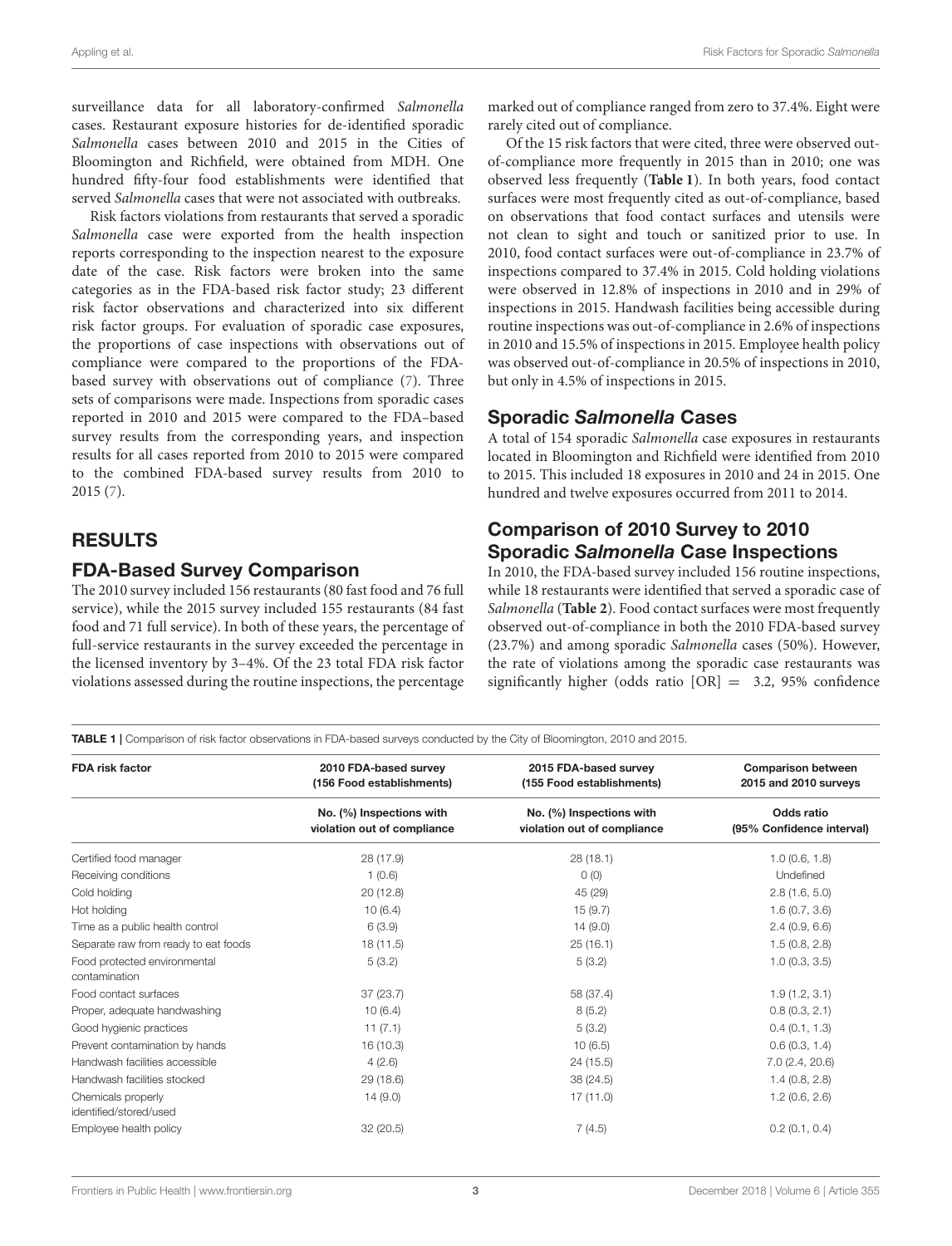interval  $\text{[CI]} = 1.2, 8.7$ . The only other risk factor that was more frequently out-of-compliance among sporadic case exposures was having handwash facilities stocked with hand cleanser, sanitary towels, or hand drying devices ( $OR = 2.8$ ; 95%  $CI = 1.0$ , 7.8).

## Comparison of 2015 Survey to 2015 Sporadic Salmonella Case Inspections

In 2015, the FDA-based survey included 155 routine inspections, while 24 restaurants were identified that served a sporadic case of Salmonella (**[Table 3](#page-4-0)**). As in 2010, food contact surfaces were most frequently observed out-of-compliance in both the FDA-based survey (37.4%) and among sporadic Salmonella cases (58.3%)  $(OR = 2.4; 95\% CI = 1.0, 5.7)$ . Also, as in 2010, having handwash facilities stocked was more frequently out-of-compliance among sporadic case exposures (OR = 2.6; 95% CI = 1.1, 6.3). In addition, failing to have a food manager who has been certified in an accredited program, as determined by the Minnesota Department of Health, was observed for 10 (41.7%) sporadic case inspections compared to 18.1% of FDA- based survey inspections  $(OR = 3.3; 95\% CI = 1.3, 8.1).$ 

## FDA 2010 and 2015 Study and Sporadic Salmonella 2010 Through 2015 Case Study Comparison.

From 2010 through 2015, 154 food establishments were identified as food establishments that served sporadic Salmonella cases during the seven days before illness onset. The combined FDAbased studies in 2010 and 2015 included 311 routine restaurant inspections (**[Table 4](#page-5-5)**).

As with the 2010 and 2015 comparisons, food contact surfaces  $(OR = 2.3; 95\% CI = 1.6, 3.5)$  and handwash facilities stocked  $(OR = 2.7; 95\% \text{ CI} = 1.7, 4.0)$  were both found out-ofcompliance more frequently among inspections of sporadiccase associated restaurants. In addition, receiving conditions of foods (OR=12.6, 95% CI = 1.5, 105.3) and chemicals properly identified, stored, and used (OR = 1.8; 95% CI = 1.0, 3.1) were more likely to be cited at restaurants that served sporadic Salmonella cases. In contrast, separating raw from ready to eat foods (OR = 0.2; 95% CI = 0.1, 0.5) was less likely to be found out-of-compliance in restaurants that served sporadic cases of Salmonella.

# **DISCUSSION**

The results from the FDA-based risk factor surveys showed increased numbers of inspections with out-of-compliance findings for cold holding, food contact surfaces and handwash facilities accessible from 2010 to 2015. In contrast, there was a marked decrease in violations for employee health policy, and non-significant reductions in out-of-compliance findings for several personal hygiene measures. This can be attributed to the interventions the City of Bloomington implemented after the 2010 risk factor analysis. The top three violations cited during each risk factor survey were briefed to the inspectors, and interventions were implemented and made a priority for inspectors to focus on during routine inspections, possibly resulting in inspectors not focusing on other violations in such detail. A focus was made on reducing employee health and personal hygiene risk factors to reduce food-handler associated

<span id="page-3-0"></span>TABLE 2 | Comparison of risk factor observations in 2010 FDA-based survey conducted by the City of Bloomington with inspections of restaurants that served a sporadic *Salmonella* case during 2010.

| <b>FDA risk factor</b>                        | 2010 FDA-based survey<br>(156 Food establishments)           | 2010 Sporadic Salmonella<br>(18 Cases)                       | <b>Comparison between</b><br>Salmonella cases and survey |
|-----------------------------------------------|--------------------------------------------------------------|--------------------------------------------------------------|----------------------------------------------------------|
|                                               | No. (%) Inspections with<br>observation out of<br>compliance | No. (%) Inspections with<br>observation out of<br>compliance | <b>Odds Ratio</b><br>(95% confidence interval)           |
| Certified food manager                        | 28 (17.9)                                                    | 2(11.1)                                                      | 0.6(0.1, 2.6)                                            |
| Receiving conditions                          | 1(0.6)                                                       | 1(5.6)                                                       | $9.1$ (0.5, 152.5)                                       |
| Cold holding                                  | 20(12.8)                                                     | 3(16.7)                                                      | 1.4(0.4, 5.1)                                            |
| Hot holding                                   | 10(6.4)                                                      | 1(5.6)                                                       | 0.9(0.1, 7.1)                                            |
| Time as a public health control               | 6(3.9)                                                       | $\circ$                                                      | 0(0, 7.6)                                                |
| Separate raw from ready to eat foods          | 18(11.5)                                                     | $\circ$                                                      | 0(0, 1.9)                                                |
| Food protected environmental<br>contamination | 5(3.2)                                                       | $\Omega$                                                     | 0(0, 9.9)                                                |
| Food contact surfaces                         | 37 (23.7)                                                    | 9(50.0)                                                      | 3.2(1.2, 8.7)                                            |
| Proper, adequate handwashing                  | 10(6.4)                                                      | 1(5.6)                                                       | 0.9(0.1, 7.1)                                            |
| Good hygienic practices                       | 11(7.1)                                                      | 2(11.1)                                                      | 1.6(0.3, 8.1)                                            |
| Prevent contamination by hands                | 16(10.3)                                                     | $\Omega$                                                     | 0(0, 2.2)                                                |
| Handwash facilities accessible                | 4(2.6)                                                       | 2(11.1)                                                      | 4.8(0.8, 28.0)                                           |
| Handwash facilities stocked                   | 29 (18.6)                                                    | 7(38.9)                                                      | 2.8(1.0, 7.8)                                            |
| Chemicals properly                            | 14(9.0)                                                      | 1(5.6)                                                       | 0.6(0.1, 4.8)                                            |
| identified/stored/used                        |                                                              |                                                              |                                                          |
| Employee health policy                        | 32 (20.5)                                                    | 4(22.2)                                                      | 1.1(0.3, 3.6)                                            |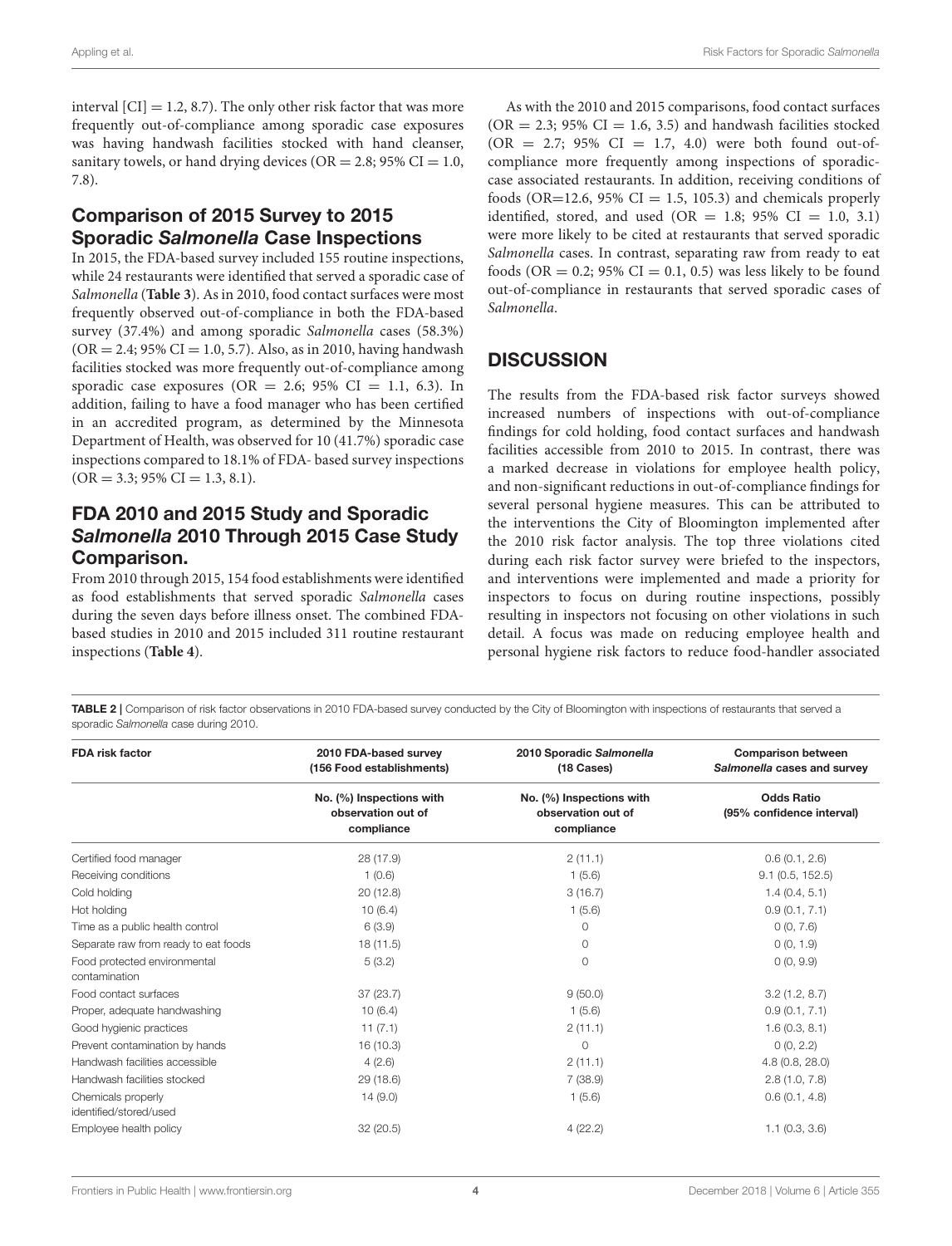<span id="page-4-0"></span>TABLE 3 | Comparison of risk factor observations in 2015 FDA-based survey conducted by the City of Bloomington with inspections of restaurants that served a sporadic *Salmonella* case during 2015.

| <b>FDA risk factor</b>                        | 2015 FDA-Based survey<br>(155 Food establishments)      | 2015 Sporadic Salmonella<br>(24 Cases)                  | <b>Comparison between</b><br>Salmonella cases and survey |
|-----------------------------------------------|---------------------------------------------------------|---------------------------------------------------------|----------------------------------------------------------|
|                                               | No. (%) Inspections with<br>violation out of compliance | No. (%) Inspections with<br>violation out of compliance | Odds ratio<br>(95% Confidence interval)                  |
| Certified food manager                        | 28 (18.1)                                               | 10(41.7)                                                | 3.3(1.3, 8.1)                                            |
| Receiving conditions                          | O(0)                                                    | 0                                                       | Undefined                                                |
| Cold holding                                  | 45 (29)                                                 | 4(16.7)                                                 | 0.5(0.2, 1.5)                                            |
| Hot holding                                   | 15(9.7)                                                 | 1(4.2)                                                  | 0.4(0.1, 3.2)                                            |
| Time as a public health control               | 14(9.0)                                                 | 1(4.2)                                                  | 0.4(0.1, 3.5)                                            |
| Separate raw from ready to eat foods          | 25(16.1)                                                | 2(8.3)                                                  | 0.5(0.1, 2.1)                                            |
| Food protected environmental<br>contamination | 5(3.2)                                                  | $\Omega$                                                | 0(0, 7.2)                                                |
| Food contact surfaces                         | 58 (37.4)                                               | 14 (58.3)                                               | 2.4(1.0, 5.7)                                            |
| Proper, adequate handwashing                  | 8(5.2)                                                  | 1(4.2)                                                  | 0.8(0.1, 6.7)                                            |
| Good hygienic practices                       | 5(3.2)                                                  | 0                                                       | 0(0, 7.2)                                                |
| Prevent contamination by hands                | 10(6.5)                                                 | 1(4.2)                                                  | 0.6(0.1, 5.7)                                            |
| Handwash facilities accessible                | 24 (15.5)                                               | 6(25.0)                                                 | 1.8(0.7, 5.1)                                            |
| Handwash facilities stocked                   | 38 (24.5)                                               | 11(45.8)                                                | 2.6(1.1, 6.3)                                            |
| Chemicals properly<br>identified/stored/used  | 17(11.0)                                                | 2(8.3)                                                  | 0.7(0.2, 3.4)                                            |
| Employee health policy                        | 7(4.5)                                                  | 11(7.1)                                                 | 0.9(0.1, 7.8)                                            |

transmission of foodborne illnesses. The increase of violations between 2010 and 2015, suggests the need for all risk factor violations to be a priority of inspectors and food establishments.

Although the FDA-based risk factor surveys provide useful feedback on trends in food safety practices and inspection priorities, the ultimate test of regulatory efforts is the reduction in the occurrence of foodborne illnesses. In this regard, the finding that violations such as food contact surfaces and handwash facilities being stocked, were more likely to be cited in sporadic.

Salmonella cases than during the FDA-based risk factor survey, suggests that these may contribute to an increased risk of Salmonella transmission in restaurants. Only 5–10% of Salmonella cases are associated with outbreaks. Thus, food handling errors that may not lead to sufficient contamination or amplification to produce an outbreak, could still result in sporadic exposures to Salmonella in these settings. The observed reductions in Salmonella in NY City following the introduction of letter grading, suggests this as well [\(6\)](#page-6-0).

This study has several limitations. The FDA-based risk factor surveys represent a sampling of all inspections conducted at the beginning and end of the study period. These surveys were used because the inspection system used in the City of Bloomington, did not support aggregation and analysis of results of routine inspections. In the FDA-based survey, fast food and table service restaurants were separately sampled. In both the 2010 and 2015 surveys, table service restaurants were slightly overrepresented. Because table service restaurants tend to have more items found out-of-compliance on inspections, we believe that our combining of fast food and table service samples would have marginally biased our results toward the null. In addition, the practice of classifying observations as in compliance unless otherwise noted by inspection, leads to underestimation of the proportions of inspections with observations out of compliance. This may reduce observed measures of association, potentially biasing results toward the null. Finally, while we do not know the actual source of exposure for any of the sporadic Salmonella cases, results of numerous sporadic case control studies suggest that approximately half of sporadic cases likely had exposure outside of the home [\(8\)](#page-6-2). Inclusion of sporadic cases due to non-restaurant exposures would have biased our results toward the null. Thus, the observed associations suggest that these may contribute to an increased risk of Salmonella transmission in restaurants. Given the multiple potential sources for introducing Salmonella into restaurant kitchens, and the ability of Salmonella to survive and grow in these settings, we believe that sporadic Salmonella cases make an important and unique indicator of the effectiveness of food safety practices in restaurants.

The results of this study warrant additional studies on the potential use of routine inspection reports as food safety hazard surveillance for restaurants, and the potential to link such hazard surveillance with other foodborne illness surveillance. Because restaurant inspections represent routine public health activities that are conducted by a broad range of agencies, establishing methods to analyze the results of these inspections across agencies and over time may help us better understand how risk factors cited on routine inspections can predict the likelihood a food establishment will be implicated in a foodborne illness case, in both sporadic cases and outbreaks. Unfortunately, documenting what food safety violations occur in restaurants doesn't explain why they occur. The Centers for Disease Control and Prevention's Environmental Health Services Branch has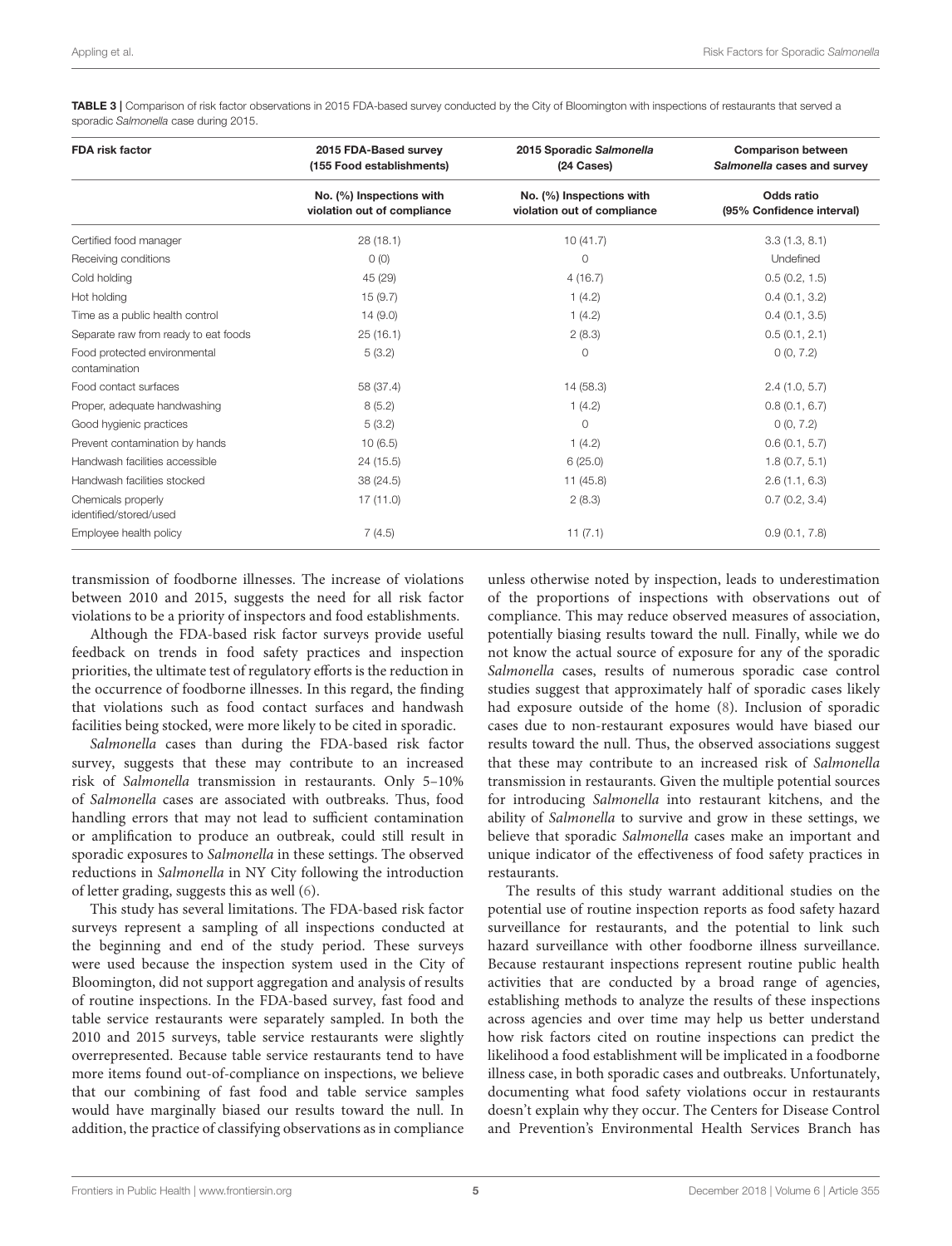<span id="page-5-5"></span>TABLE 4 | Comparison of risk factor observations in combined 2010 and 2015 FDA-based surveys conducted by the City of Bloomington with inspections of restaurants that served a sporadic *Salmonella* case from 2010 to 2015.

| <b>FDA risk factor</b>                        | Combined 2010 and 2015<br><b>FDA-based survey</b><br>(311 Food establishments) | <b>Combined 2010-2015</b><br>sporadic Salmonella<br>$(154 \text{ cases})$ | <b>Comparison between</b><br>Salmonella cases and<br>combined surveys |
|-----------------------------------------------|--------------------------------------------------------------------------------|---------------------------------------------------------------------------|-----------------------------------------------------------------------|
|                                               | No. (%) Inspections with<br>violation out of compliance                        | No. (%) Inspections with<br>violation out of compliance                   | Odds ratio<br>(95% Confidence interval)                               |
| Certified food manager                        | 56 (18.0)                                                                      | 23 (14.9)                                                                 | 0.8(0.5, 1.4)                                                         |
| Receiving conditions                          | 1(0.3)                                                                         | 6(3.9)                                                                    | 12.6 (1.5, 105.3)                                                     |
| Cold holding                                  | 65 (21.0)                                                                      | 39 (25.3)                                                                 | 1.3(0.8, 2.0)                                                         |
| Hot holding                                   | 25(8.0)                                                                        | 11(7.1)                                                                   | 0.9(0.4, 1.8)                                                         |
| Time as a public health control               | 20(6.5)                                                                        | 5(3.2)                                                                    | 0.5(0.2, 1.3)                                                         |
| Separate raw from ready to eat<br>Foods       | 43 (13.8)                                                                      | 5(3.2)                                                                    | 0.2(0.1, 0.5)                                                         |
| Food protected environmental<br>contamination | 10(3.2)                                                                        | 2(1.3)                                                                    | 0.4(0.1, 1.8)                                                         |
| Food contact surfaces                         | 95 (30.5)                                                                      | 78 (51.0)                                                                 | 2.3(1.6, 3.5)                                                         |
| Proper, adequate handwashing                  | 18(5.8)                                                                        | 11(7.1)                                                                   | 1.3(0.6, 2.7)                                                         |
| Good hygienic practices                       | 16(5.1)                                                                        | 14(9.1)                                                                   | 1.8(0.9, 3.9)                                                         |
| Prevent contamination by hands                | 26(8.4)                                                                        | 7(4.5)                                                                    | 0.5(0.2, 1.2)                                                         |
| Handwash facilities accessible                | 28(9.0)                                                                        | 20 (13.0)                                                                 | 1.5(0.8, 2.8)                                                         |
| Handwash facilities stocked                   | 67(21.5)                                                                       | 65 (42.2)                                                                 | 2.7(1.7, 4.0)                                                         |
| Chemicals properly<br>identified/stored/used  | 31(10.0)                                                                       | 25(16.2)                                                                  | 1.8(1.0, 3.1)                                                         |
| Employee health policy                        | 39(12.6)                                                                       | 11(7.1)                                                                   | 0.5(0.3, 1.1)                                                         |

developed a National Environmental Assessment and Reporting System (NEARS) to document both what environmental factors contribute to outbreaks and why these factors occurred [\(9\)](#page-6-3). This type of root-cause analysis is not available for routine inspections. However, the finding that food safety management characteristics are associated with fewer risk factor violations in routine inspections does suggest that active managerial control is important to develop and maintain food safety culture in restaurants [\(5\)](#page-5-4).

## AUTHOR CONTRIBUTIONS

XA, CH, and PL contributed conception and design of study, reviewed and revised manuscript. XA wrote the first draft of the manuscript. All authors contributed to the manuscript revision, read, and approved the submitted version.

## **REFERENCES**

- <span id="page-5-0"></span>1. US Food and Drug Administration. *Retail Food Risk*<br>Factor Study (2017). Available online at: https://www. Factor Study (2017). Available online at: [https://www.](https://www.fda.gov/Food/GuidanceRegulation/RetailFoodProtection/FoodborneIllnessRiskFactorReduction/default.htm) [fda.gov/Food/GuidanceRegulation/RetailFoodProtection/](https://www.fda.gov/Food/GuidanceRegulation/RetailFoodProtection/FoodborneIllnessRiskFactorReduction/default.htm) [FoodborneIllnessRiskFactorReduction/default.htm](https://www.fda.gov/Food/GuidanceRegulation/RetailFoodProtection/FoodborneIllnessRiskFactorReduction/default.htm) (Accessed March 11, 2018).
- <span id="page-5-1"></span>2. US Food and Drug Administration. FDA Report on the Occurrence of Foodborne Illness Risk Factors in Selected Institutional Foodservice, Restaurant, and Retail Food Store Facility Types. (2009). Available online at: [https://wayback.archive-it.org/7993/20170113095300/http://](https://wayback.archive-it.org/7993/20170113095300/http://www.fda.gov/downloads/Food/GuidanceRegulation/RetailFoodProtection/FoodborneIllnessRiskFactorReduction/UCM224682.pdf) [www.fda.gov/downloads/Food/GuidanceRegulation/RetailFoodProtection/](https://wayback.archive-it.org/7993/20170113095300/http://www.fda.gov/downloads/Food/GuidanceRegulation/RetailFoodProtection/FoodborneIllnessRiskFactorReduction/UCM224682.pdf) [FoodborneIllnessRiskFactorReduction/UCM224682.pdf](https://wayback.archive-it.org/7993/20170113095300/http://www.fda.gov/downloads/Food/GuidanceRegulation/RetailFoodProtection/FoodborneIllnessRiskFactorReduction/UCM224682.pdf) (Accessed January 20, 2017).

## FUNDING

This research received no specific grant from any funding agency in the public, commercial, or not-for-profit sectors.

# ACKNOWLEDGMENTS

The author(s) wish to acknowledge the cooperation received from the Bloomington, Minnesota Environmental Health Department, which assisted in the data collection used in this study. We thank and acknowledge Dr. Laura Le at the University of Minnesota for assistance with the data analysis. Additionally, we would like to acknowledge and thank Dr. Kirk Smith at the Minnesota Department of Health and Dr. Fernando Sampedro at the University of Minnesota.

- <span id="page-5-2"></span>3. US Food and Drug Administration FDA Trend Analysis Report on the Occurrence of Foodborne Illness Risk Factors in Selected Institutional Foodservice Restaurant, and Retail Food Store Facility Types (1998–2008). (2010). Available online at: [https://wayback.archive-it.org/7993/20170113095247/http://](https://wayback.archive-it.org/7993/20170113095247/http://www.fda.gov/downloads/Food/GuidanceRegulation/RetailFoodProtection/FoodborneIllnessRiskFactorReduction/UCM369245.pdf) [www.fda.gov/downloads/Food/GuidanceRegulation/RetailFoodProtection/](https://wayback.archive-it.org/7993/20170113095247/http://www.fda.gov/downloads/Food/GuidanceRegulation/RetailFoodProtection/FoodborneIllnessRiskFactorReduction/UCM369245.pdf) [FoodborneIllnessRiskFactorReduction/UCM369245.pdf](https://wayback.archive-it.org/7993/20170113095247/http://www.fda.gov/downloads/Food/GuidanceRegulation/RetailFoodProtection/FoodborneIllnessRiskFactorReduction/UCM369245.pdf) (Accessed January 20, 2017).
- <span id="page-5-3"></span>4. US Food and Drug Administration Voluntary National retail Food Regulatory Program Standards – January 2017. (2018). Available online at: [https://www.](https://www.fda.gov/food/guidanceregulation/retailfoodprotection/programstandards/ucm245409.htm) [fda.gov/food/guidanceregulation/retailfoodprotection/programstandards/](https://www.fda.gov/food/guidanceregulation/retailfoodprotection/programstandards/ucm245409.htm) [ucm245409.htm](https://www.fda.gov/food/guidanceregulation/retailfoodprotection/programstandards/ucm245409.htm) (Accessed March 11, 2018).
- <span id="page-5-4"></span>5. Appling XS, Lee P, Hedberg C. Establishment food safety management and salmonella risk factor violations cited during routine inspections. J Food Prot. (in press).